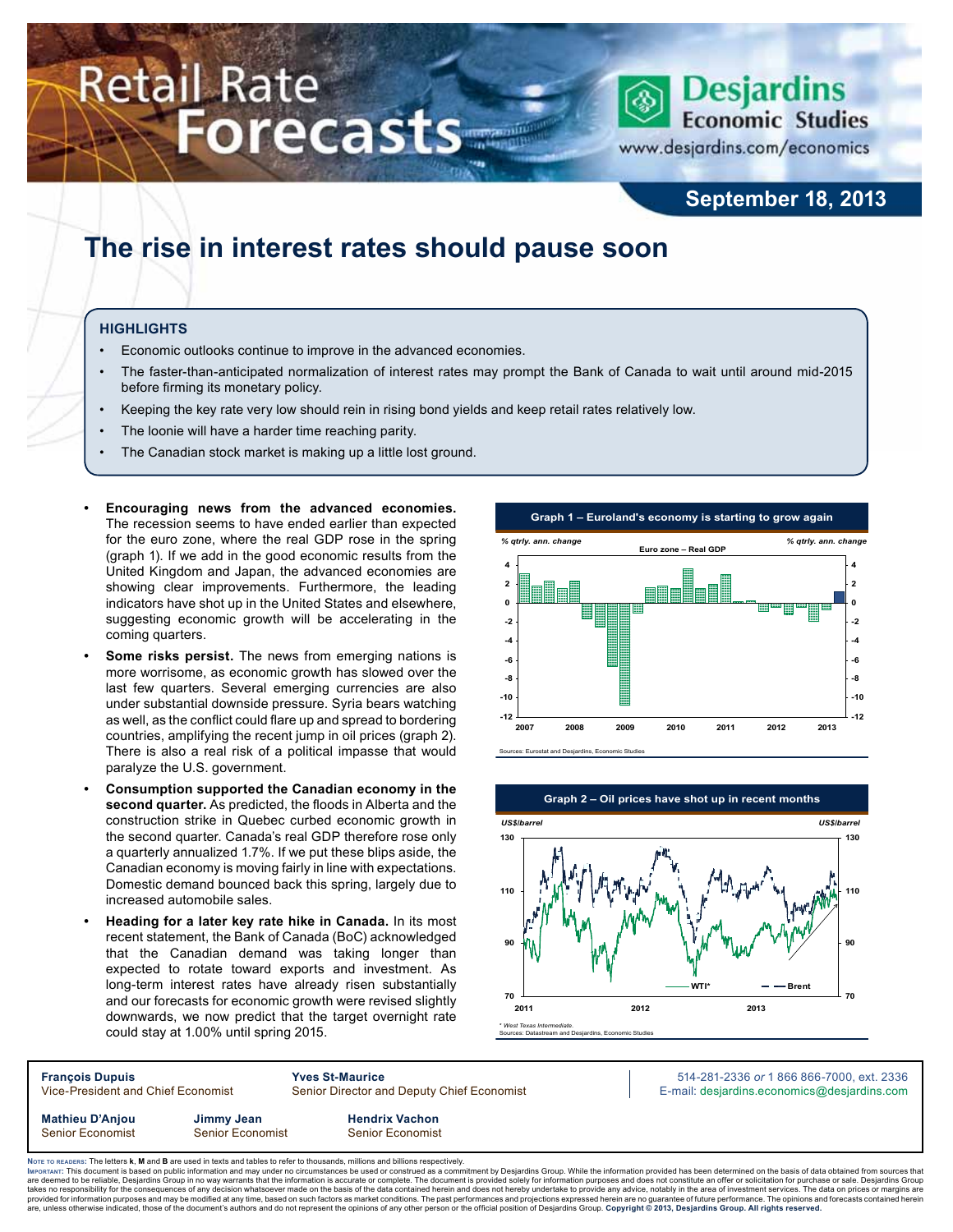

- **• Bond yields continue to rise.** The U.S. 10-year yield recently hit 3.00% for the first time in over two years (graph 3). It will be hard for long-term yields to get much higher without moving up expectations of monetary policy firming. The Federal Reserve (Fed) meeting on September 18 could elicit a strong reaction from the financial markets.
- **• Increased financing costs are putting upside pressure on retail rates.** The rise by long-term interest rates in recent months has had a direct impact on financing costs at Canadian financial institutions. After dropping their rate rebates substantially this summer, financial institutions have raised some posted mortgage rates in recent weeks. Other moderate increases in retail rates may occur in the short term. Rates should then stabilize for several quarters (graph 4), while ongoing very low key rates should cause bond yields to plateau.



m and Desjardins, Economic Studies



**One-year mortgage rate Five-year mortgage rate Prime rate**

Sources: Datastream and Desjardins, Economic Studies

## **Table 1 Forecasts : Retail rate**

|                         | <b>Discount</b><br>rate $(1)$ | Prime rate (1) | Mortgage rate (1) |               | Term savings (1) (2) |               |               |               |
|-------------------------|-------------------------------|----------------|-------------------|---------------|----------------------|---------------|---------------|---------------|
|                         |                               |                | 1 year            | 3 years       | 5 years              | 1 year        | 3 years       | 5 years       |
| Realized - End of month |                               |                |                   |               |                      |               |               |               |
| March 2013              | 1.25                          | 3.00           | 3.09              | 3.55          | 5.14                 | 0.90          | 1.25          | 1.75          |
| April 2013              | 1.25                          | 3.00           | 3.09              | 3.55          | 5.14                 | 0.90          | 1.25          | 1.75          |
| May 2013                | 1.25                          | 3.00           | 3.09              | 3.55          | 5.14                 | 0.90          | 1.25          | 1.75          |
| June 2013               | 1.25                          | 3.00           | 3.14              | 3.65          | 5.14                 | 0.90          | 1.25          | 1.75          |
| <b>July 2013</b>        | 1.25                          | 3.00           | 3.14              | 3.75          | 5.14                 | 0.90          | 1.25          | 1.75          |
| Aug. 2013               | 1.25                          | 3.00           | 3.14              | 3.95          | 5.34                 | 0.90          | 1.25          | 1.75          |
| Sept. 17, 2013          | 1.25                          | 3.00           | 3.14              | 3.95          | 5.34                 | 0.90          | 1.25          | 1.75          |
| <b>Forecasts</b>        |                               |                |                   |               |                      |               |               |               |
| End of quarter          |                               |                |                   |               |                      |               |               |               |
| 2013:Q3                 | 1.25                          | 3.00           | $3.14 - 3.30$     | $3.95 - 4.15$ | $5.34 - 5.54$        | $0.90 - 1.10$ | $1.25 - 1.45$ | $1.75 - 1.95$ |
| 2013: Q4                | 1.25                          | 3.00           | $3.00 - 3.40$     | $3.75 - 4.25$ | $5.25 - 5.65$        | $0.80 - 1.20$ | $1.15 - 1.55$ | $1.65 - 2.05$ |
| 2014: Q1                | $1.00 - 1.50$                 | $2.75 - 3.25$  | $3.00 - 3.50$     | $3.75 - 4.25$ | $5.20 - 5.70$        | $0.80 - 1.30$ | $1.15 - 1.65$ | $1.75 - 2.25$ |
| 2014: Q2                | $1.00 - 1.50$                 | $2.75 - 3.25$  | $3.00 - 3.50$     | $3.85 - 4.35$ | 5.30 - 5.80          | $0.80 - 1.30$ | $1.30 - 1.80$ | $1.85 - 2.35$ |
| End of year             |                               |                |                   |               |                      |               |               |               |
| 2014                    | $1.25 - 1.75$                 | $3.00 - 3.50$  | $3.10 - 3.60$     | 4.25 - 4.75   | $5.55 - 6.05$        | $0.80 - 1.30$ | $1.60 - 2.10$ | $2.10 - 2.60$ |
| 2015                    | $1.75 - 2.25$                 | $3.50 - 4.00$  | 4.05 - 4.55       | $5.25 - 5.75$ | $6.00 - 6.50$        | $1.40 - 1.90$ | $2.25 - 2.75$ | $2.70 - 3.20$ |
| 2016                    | $2.50 - 3.50$                 | $4.25 - 5.75$  | 4.65-5.65         | $5.60 - 6.40$ | $6.25 - 7.05$        | $1.60 - 2.60$ | $2.55 - 3.35$ | $3.00 - 3.80$ |

Note: Forecasts are expressed as ranges. (1) End of quarter forecasts; (2) Non-redeemable (annual). Source: Desjardins, Economic Studies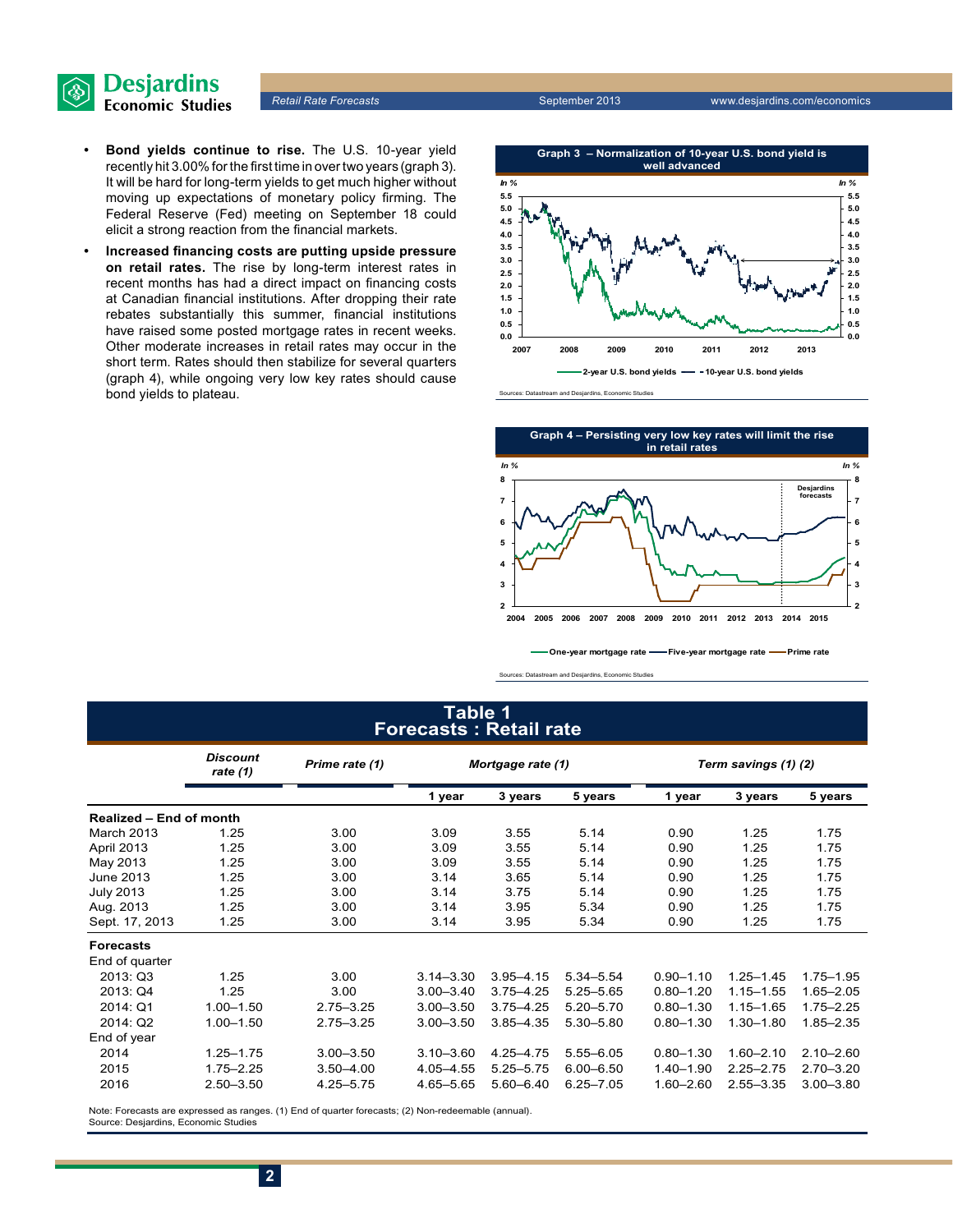## **CanadiAn Dollar**

**The loonie will have a harder time reaching parity**

- The Canadian dollar dropped back below US\$0.95 in August and began September at a similar level. Once again, this decrease was caused by a stronger U.S. dollar in anticipation of less accommodating monetary policy in the United States. Concerns about several emerging nations and the collateral damage they could do to global demand also harmed the loonie. Investors are showing signs of worry about the outlook for Canada's economy, especially as demand for commodities could be weaker.
- However, the Canadian dollar started to regain some altitude on September 6, after fairly positive employment figures were released in Canada and the United States posted disappointing results. More encouraging statistics from some emerging nations have also recently helped the Canadian dollar recover. The loonie is once again fluctuating around US\$0.97 (graph 5).
- The euro showed greater stability against the greenback until upside revisions to U.S. real GDP were released at the end of August. The worry expressed by the European Central Bank about Euroland's economy also weighed on the common currency. The euro's loss of steam was only temporary, however, and the currency is now trading at around US\$1.33. The exchange rate against the Canadian dollar is currently oscillating around C\$1.37/euro. It had reached C\$1.41 in August (graph 6).
- **Forecast:** The postponement of the next key rate hike in Canada to mid-2015 means we have downgraded our forecast for the Canadian dollar. Return to parity now seems much more difficult for 2014. What's more, fears about global demand for commodities may linger for several more quarters, and more disappointing data could be released for Canada's economy in the short term. The loonie could therefore finish the year at close to US\$0.95 before beginning a gradual climb. It should also depreciate slightly against the euro before the end of the year, appreciating next year.





and Desjardins, Economic

| <b>Determinants</b>                                | <b>Short-term</b> | Long-term |
|----------------------------------------------------|-------------------|-----------|
| Oil prices                                         |                   |           |
| <b>Metals</b> prices                               |                   |           |
| Interest rates spreads<br>(Canada - United States) |                   |           |

**3**

#### **Table 2 Forecasts: currency**

|               | 2012   |        | 2013   |        |        |        |  | 2014   |        |                 |        |
|---------------|--------|--------|--------|--------|--------|--------|--|--------|--------|-----------------|--------|
| End of period | Q3     | Q4     | Q1     | Q2     | Q3f    | Q4f    |  | Q1f    | Q2f    | Q <sub>3f</sub> | Q4f    |
| US\$/CAN\$    | 1.0165 | 1.0079 | 0.9828 | 0.9506 | 0.9600 | 0.9500 |  | 0.9600 | 0.9700 | 0.9800          | 0.9900 |
| CAN\$/US\$    | 0.9838 | 0.9922 | 1.0175 | 1.0520 | 1.0417 | 1.0526 |  | 1.0417 | 1.0309 | 1.0204          | 1.0101 |
| CAN\$/€       | 1.2657 | 1.3081 | 1.3065 | 1.3674 | 1.3750 | 1.3789 |  | 1.3750 | 1.3711 | 1.3673          | 1.3535 |
| US\$/€        | 1.2865 | 1.3184 | 1.2841 | 1.2999 | 1.3200 | 1.3100 |  | 1.3200 | 1.3300 | 1.3400          | 1.3400 |
| US\$/£        | 1.6148 | .6255  | 1.5185 | 1.5167 | 1.5600 | 1.5700 |  | 1.5800 | .5900  | 1.6000          | 1.6000 |
|               |        |        |        |        |        |        |  |        |        |                 |        |

Sources: Datastream, Federal Reserve Board and Desjardins, Economic Studies file of the case of the case of the case of the case of the case of the case of the case of the case of the case of the case of the case of the ca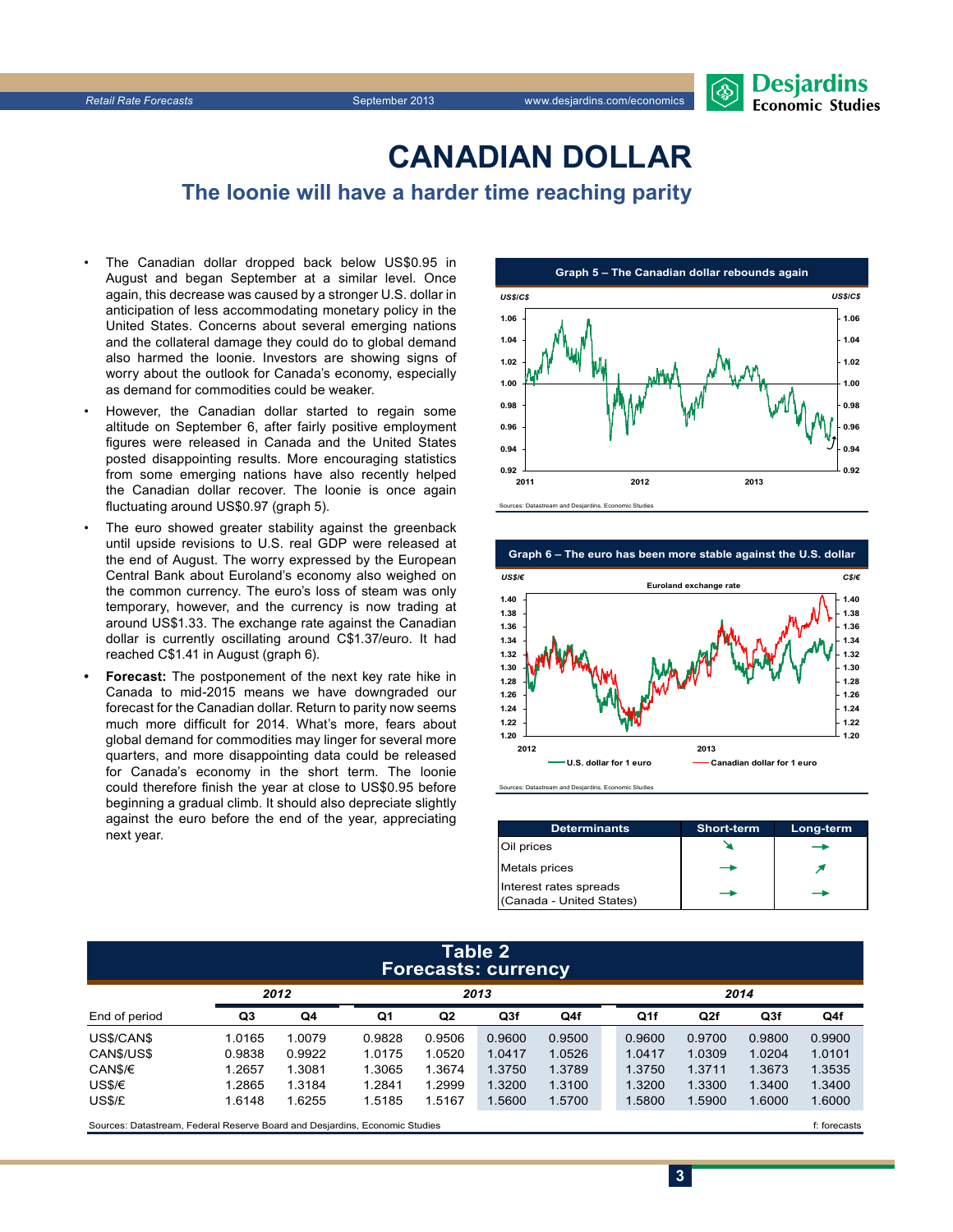

## **Asset classes return**

**The Canadian stock market makes up a little lost ground**

- A**fter successfully overcoming the obstacles of early summer when bond yields skyrocketed, U.S. stock markets are once again facing tougher times.** The S&P 500 has barely made any progress since early August, as bond yields continue to feel upside pressure and, above all, the recent rise in geopolitical tensions in the Middle East (graph 7). Note that expectations for 2013 operating profits were high at the beginning of the year, and despite the acceptable results achieved recently, analysts have constantly had to temper their outlooks. The moderation observed in recent months seems justified in this context. All the same, the U.S. stock market is still headed for returns of 18% according to our forecasts. Among other things, lower investor interest in bonds will continue to favour stock markets until year's end, as well as next year (graph 8). Yet, we expect less stellar returns in 2014, as price/earnings ratios suggest that stocks are not as much of a bargain as they have been in recent years. Relatively moderate growth in book earnings should also lead to slightly weaker returns. Our target stands at 6.5% for 2014 (graph 9).
- In contrast, we expect the S&P/TSX to continue the **catch-up process begun in recent months.** The Canadian stock index has jumped more than 9% since hitting its low point very early this summer, and is posting slight growth of around 3% since the start of the year. This is generally in line with our 6% target for total returns this year. We expect better for 2014, and are predicting returns of 8.0%. The S&P/TSX's recent surge got a lot of help from financial shares' solid performance, after satisfactory earnings for the third quarter were posted by the major banks and some dividend increases were announced. The consumer discretionary sector maintained the strong performance posted to date in 2013; consumer staples made up some of the ground lost this summer. In other good news, the energy sector, which had done some tangible damage to the Canadian stock market in the first half of the year, has regained its composure (graph 10 page 5), largely due to the resolution of supply problems and the increase in oil prices since the start of the summer. Nonetheless, for the Canadian stock market, keep an eye on emerging markets, which are currently experiencing economic and financial difficulties (graph 11 page 5); these could once again hurt the industrial materials sector that has been a drag on the S&P/TSX over the last two years.
- In terms of international equities, Europe currently **offers some hope, thanks to an economy that is emerging from recession earlier than expected, as well as a lull in financial tensions.** While it is highly likely that economic growth will remain anaemic, the global appeal of the stock markets could make investors hunt for deals in the Old World. Nevertheless, keep in mind that new periods of tension are not only possible, but probable. In all, we expect moderate returns of 6.0% in 2014.





Sources: Datastream and Desjardins, Economic Studies